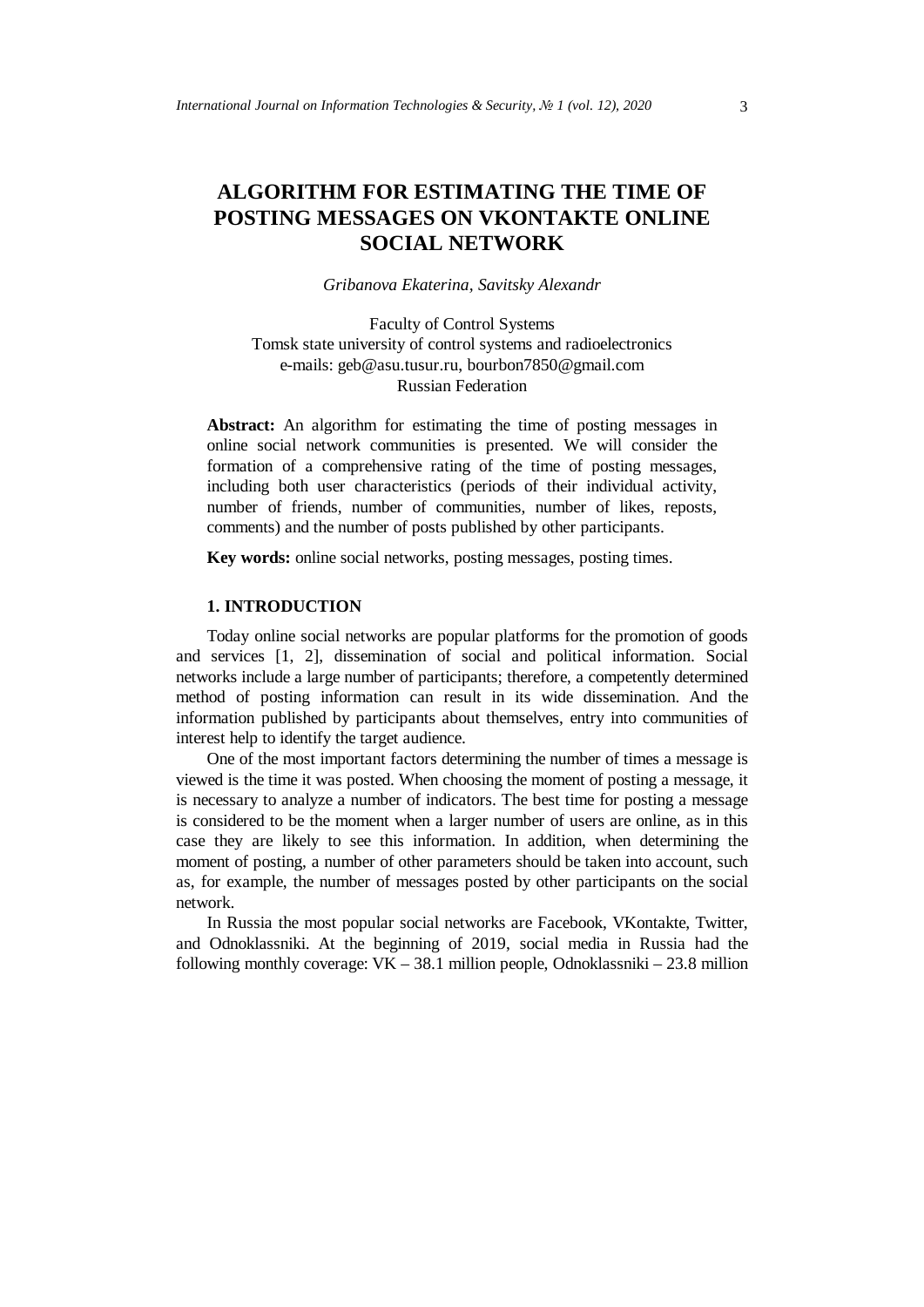people, Facebook – 22.3 million people, Twitter – 8.4 million people. In November 2019, users published 556,380 posts on VK, 119,470 posts – on Odnoklassniki, 52,859 posts – on Facebook, 32,214 posts – on Twitter. VKontakte social network covers the largest audience; in this paper a study will be performed using the data from this network.

## **2. LITERATURE REVIEW**

We should mention the following existing scientific works in the field of studying the time of posting messages on social networks. A method was proposed in [3]; according to it each user gets a certain rating depending on the number of subscribers, the time elapsed since the time of posting the last message and interaction with other users, and the best time is determined from the point of view of the maximum total rating.

Article [4] describes the study, which collected data on 37 thousand Brazilian users of Orkut, MySpace, Hi5, and Linkedln social networks. The data were collected using a social media aggregator, which is designed to manage social media contents via a single interface. The data set contains 4,894,924 HTTP requests, including timing, HTTP status, IP address, user IDs, cookies, incoming and outgoing traffic. According to the information received over 12 days, the largest number of participants having the online status is observed at 3PM. The paper also analyzes other types of user activities, such as viewing followers' pages, sending messages, time on site, etc. The authors argue that the information presented in the paper is useful for developers of social media management services (e.g., for improving a web design) and advertising agencies.

Paper [5] considers the issue of setting the problem of determining the time interval during which the posted message will have the largest number of views and also discusses systems for automatic posting of information on social networks (BuzzLike, Sociate, Feedman, EcoTime). The authors developed a system to collect data on published posts using the VK API techniques, analyzed the collected data to determine the best time for posting, and published posts at a given point in time. The authors formulated an optimization problem to determine the best time for posting: maximizing the user response rate in relation to a post (the number of likes and comments) for a given time interval. This approach, however, does not take into account that users' responses can be determined to a greater extent by a post itself and its ability to arouse interest in the target audience, rather than time for posting.

Article [6] presents the results of a correlation analysis of user involvement depending on various factors to determine the best strategy for posting messages on Facebook network. In particular, results were obtained according to which the greatest involvement is from 8PM to 10PM. The data from the Tufts University Hirsh Health Sciences Library page were used in the study. The authors' main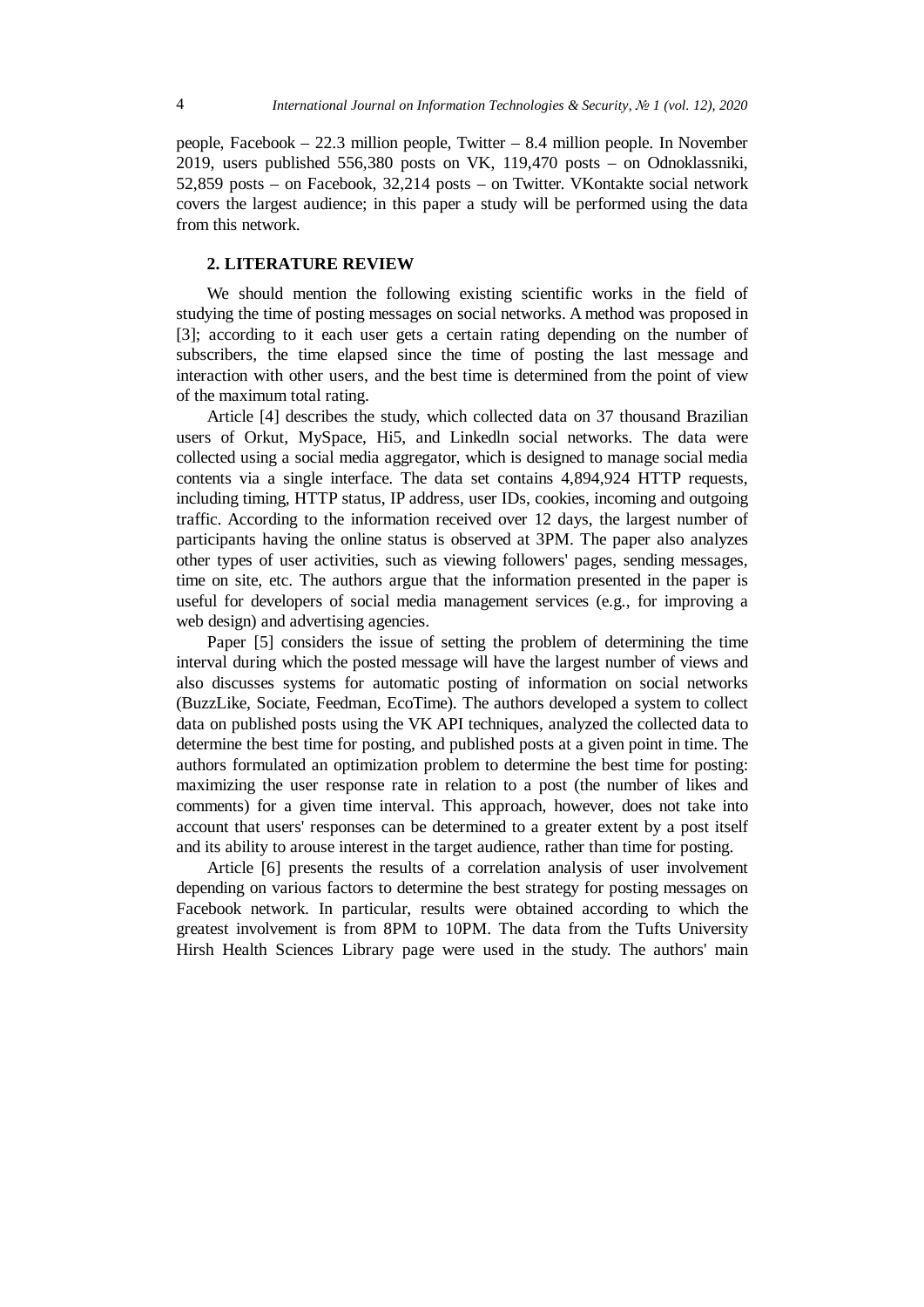purpose is to make this page more interesting to users and, accordingly, increase their activity. As a result, a number of conclusions were made. In particular, a higher posting frequency correlates with a larger number of likes and a higher engagement rate. The analysis also shows that the engagement rate in the summer season does not significantly decrease compared to the academic year.

The authors of [7] consider a game model, in which advertisers compete with each other determining the time of posting.

There are also works examining the dissemination of information on a social network depending on the structure of the network, characteristics of individual participants (influence, opinion, etc.) [8–11]. For example, work [12] presents the results of a study in the field of forecasting the speed and degree of information dissemination on Twitter social network using the regression model. Work [13] is concerned with the study of the influence of participants in the course of content distribution on Second Life social network. Article [14] analyzed the influence of Twitter users using three indicators: the number of subscribers, retweets and mentions by other users.

In addition, there are studies and recommendations of analytical agencies (Sprout Social, Popsters, Latergramme). However, such studies are general in nature and do not take into account specific communities whose members may live in different cities and have a different pace of living depending on their social status (students, employees, holidaymakers, etc.). In contrast, studies of individual groups and pages [4, 6] are more specific. The findings can be useful for communities whose target audiences are similar to the group under study.

So, the existing works are based on the use of user characteristics to determine the best time (online status, publication of messages, etc.). In this paper, unlike the existing ones, the formation of a comprehensive rating is considered. It includes both user characteristics (including periods of their individual activity) and the publication of messages by other participants.

Based on the developed model, it is necessary to analyze the social media community to choose the best time for posting in order to increase the number of views and, therefore, the engagement rate, which determines the further development of the group (the author of the paper is the administrator of this community).

In connection with the need to process a large amount of information in order to obtain results, it was also necessary to develop a program that would automate the process of information collection and construction of a rating of the time of posting messages.

## **3. MESSAGE POSTING TIME ALGORITHM**

Messages posted by communities and participants to which the user is subscribed are displayed in his/her news feed. As part of the work a survey on topic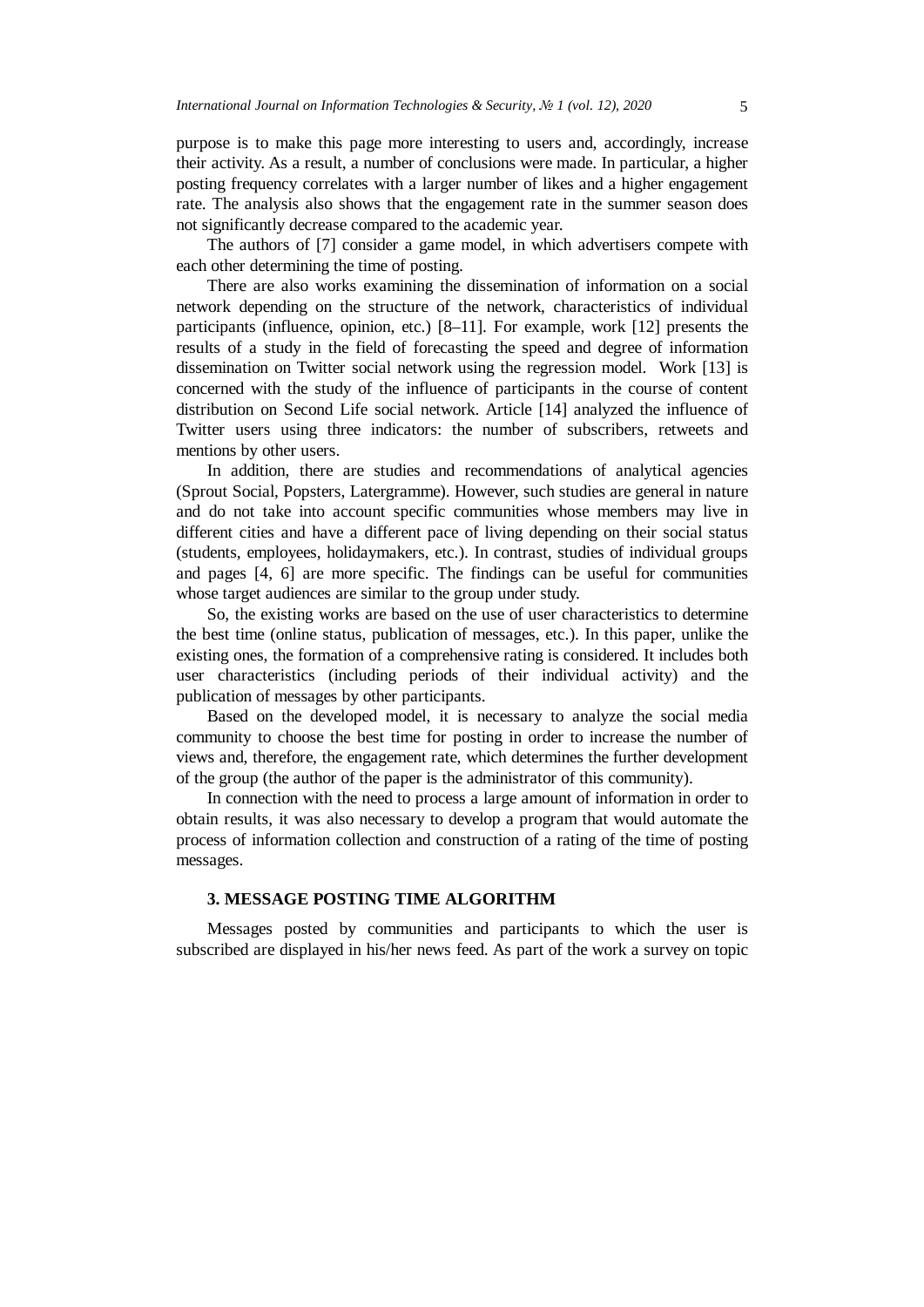"Do you manage to view the news feed and how many communities are you in?" was conducted in the VKontakte community under consideration, in which 211 people took part. The following results were obtained:

- "I browse the entire news feed"  $-37.44\%$
- "I browse only part of the news feed" 48.82%.
- "I do not browse the news feed" 2.84%.

Based on the results obtained it can be concluded that most participants view only part of the news feed, so posting a message at the time when users are online or will be online in the near future will increase the likelihood of viewing (otherwise the message may be displaced by newer ones and not read).

At the same time community members are distinguished by potential opportunities for further dissemination of information. So, the following characteristics of the participants were considered:

- Number of friends  $(x_1)$ . The more friends the participant has, the more people he can convey the information received.
- Activity  $(x_2)$ . The higher the user's activity, the greater the likelihood that he/she will share information with subscribers and friends on his page. The number of likes, reposts and comments for the last month on the user's page was used in this work as an indicator of activity.
- Number of communities  $(x_3)$ . If a person is subscribed to a large number of communities, then the likelihood that the message will remain unnoticed by him/her and be displaced by others increases, if it was posted long before the participant got the online status.

To obtain an integral rating of the participant *u,* it is necessary to normalize the values and perform their linear convolution:

$$
y_1(x) = \frac{x - x_{\min}}{x_{\max} - x_{\min}}
$$
 (1)

where  $y_1(x)$  is the normalized value of *x*.

 $x_{max}$ ,  $x_{min}$  are the maximum and minimum values of *x*, respectively.

The integral rating of the participant *u* will be calculated by the formula:

$$
u = k_1 \cdot y_1(x_1) + k_2 \cdot y_1(x_2) + k_3 \cdot y_1(x_3)
$$
 (2)

where  $k_1$ ,  $k_2$ ,  $k_3$  are coefficients of importance of indicators  $x_1$ ,  $x_2$ ,  $x_3$  set by the expert, respectively.

The participant can hide the data of his/her page; in this case the rating *u* is equal to zero.

When assessing the possibility of reading a message, one can use the participant status: it is believed that the message will be viewed with a higher probability, if at the time of its publication the person is online. However, this approach is simplified because a person can view the message even if he/she will be online some time after publication. With an increase in the time interval from the time of message posting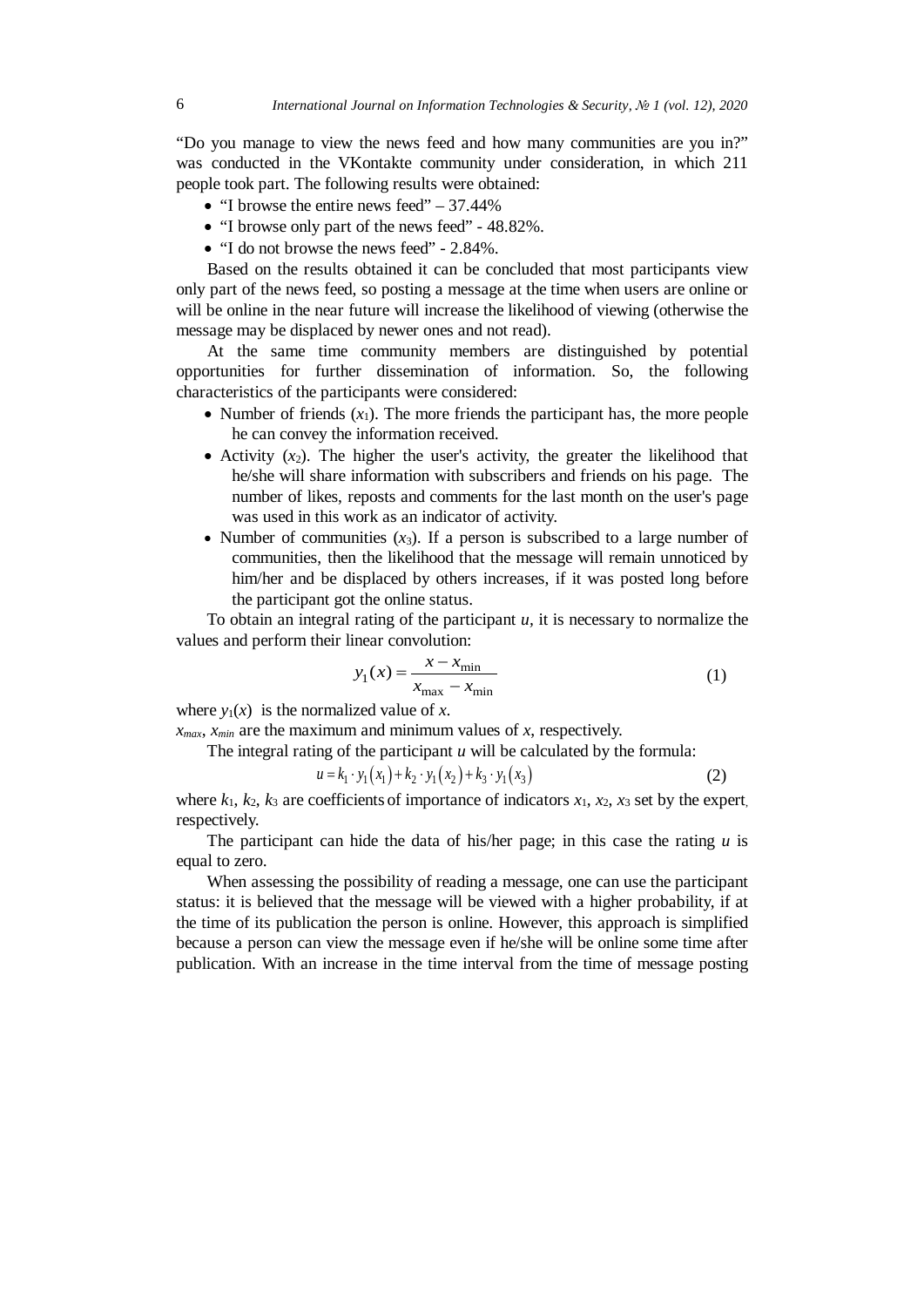to the time when the participant gets the online status, the likelihood of viewing the message decreases, because it may be displaced by others in his/her news feed. To form an indicator based on the periods of activity of the participant, the numerical value that characterizes the distance to the point in time when the participant will be online shall be determined. Let's consider an example of calculating this indicator using the source data contained in Table 1. The status of the participant takes two values: 1 - the participant is online, 0 - the participant is offline. Let's assign the participant at each moment in time the number equal to the sum of one and the number of periods until the participant gets the online status (Table 2). The average value of the indicator of location relative to the online status is determined as its total value for a few days under study divided by the number of days. Based on the calculated value you can determine the inverse value *g* characterizing the share of one period in the total value of the indicator:

$$
g = \frac{1}{p} \tag{3}
$$

*Table 1. Initial data on the status of participants*

where *p* is an indicator of the average number of periods before the online status.

The resulting value will be in the range from 0 to 1. The value will be equal to 1, if the user is currently online; the longer it takes for the user to become online, the closer the value will be to zero.

| Id    | 12:00<br>a.m. | 12:05<br>a.m. | 12:10<br>a.m. | 12:15<br>a.m. | $\cdots$ | 11:55<br>$\mathbf{p}.\mathbf{m}$ |
|-------|---------------|---------------|---------------|---------------|----------|----------------------------------|
| 62845 |               |               |               |               | $\cdots$ |                                  |
| 67654 |               |               |               |               | $\cdots$ |                                  |
| 87980 |               |               |               |               | $\cdots$ |                                  |

*Table 2. Indicators of the number of periods before the participant gets the online status*

| Id    | 12:00 | 12:05 | 12:10 | 12:15 | $\cdots$ | 11:55 |
|-------|-------|-------|-------|-------|----------|-------|
|       | a.m.  | a.m.  | a.m.  | a.m.  |          | p.m.  |
| 62845 |       |       |       |       | $\cdots$ |       |
| 67654 |       |       |       |       | $\cdots$ |       |
| 87980 |       |       |       |       | $\cdots$ |       |

Finally, the total rating of the participant is calculated by the formula:

$$
r = g(1+u) \tag{4}
$$

The total community rating is determined as the sum of ratings of all community members: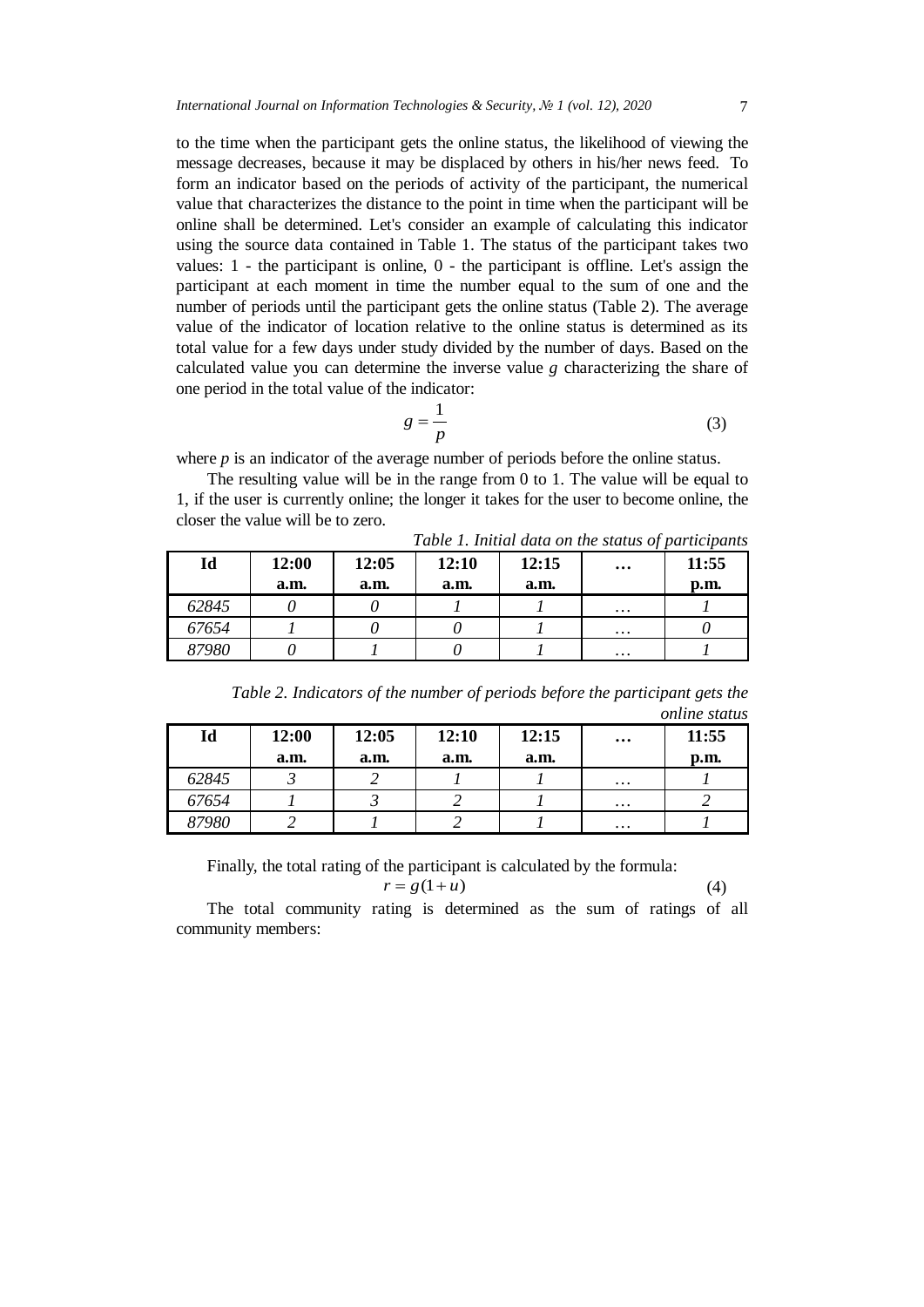$$
Q = \sum_{i=1}^{n} r_i
$$
 (5)

where  $n$  is the number of community members.

This rating is calculated for participants at time points with a given interval.

When posting a message, not only a high total rating at the current point of time is important. This rating shall remain high for some time. So, in the next coming periods other participants may log in and view the message. To take this condition into account, it is possible to calculate the general characteristics of the total rating for several time intervals with the assignment of weights to each moment in time. For example, the calculation of such a characteristic with a proportional linear decrease in the importance of the following values will look as follows:

$$
H = \sum_{j=1}^{s} \frac{1}{j} \sum_{i=1}^{m} Q_i
$$
 (6)

where *m* is the number of time intervals with which the indicator is studied within one hour.

*s* is the number of hours in the future that will be taken into account when calculating the rating.

So, coefficient 1 will correspond to the rating calculated at the moment under study,  $\frac{1}{2}$  - calculated at the next hour, etc. As it moves away from the current moment, the coefficient will decrease, however, future periods will be taken into account when forming the rating for the current period.

When choosing the time of posting a message, the speed of updating the news feed, where messages of participants and communities to which the user is subscribed are posted, also plays a significant role. If the speed of the news feed is very high, the posted message may be displaced by other posts and the user may not read it. To determine the speed of news feed updating, you need to set the interval *b* (for example, 5 minutes) and determine how many messages were posted during this interval  $(x_4)$ . The resulting value is normalized by the formula:

$$
y_2(x) = \frac{x_{\text{max}} - x}{x_{\text{max}} - x_{\text{min}}} \tag{7}
$$

The value of the total rating (6) is normalized by the formula (1) and a linear convolution of two indicators is performed: the normalized characteristic of the total rating and the normalized value of the number of published messages. As a result an integral rating of the moment of time *I* will be obtained:

$$
I = k_4 \cdot y_1(H) + k_5 \cdot y_2(x_4)
$$
 (8)

where  $k_4$ ,  $k_5$  are the coefficients of importance of indicators  $y_1(H)$ ,  $y_2(x_4)$ established by the expert, respectively.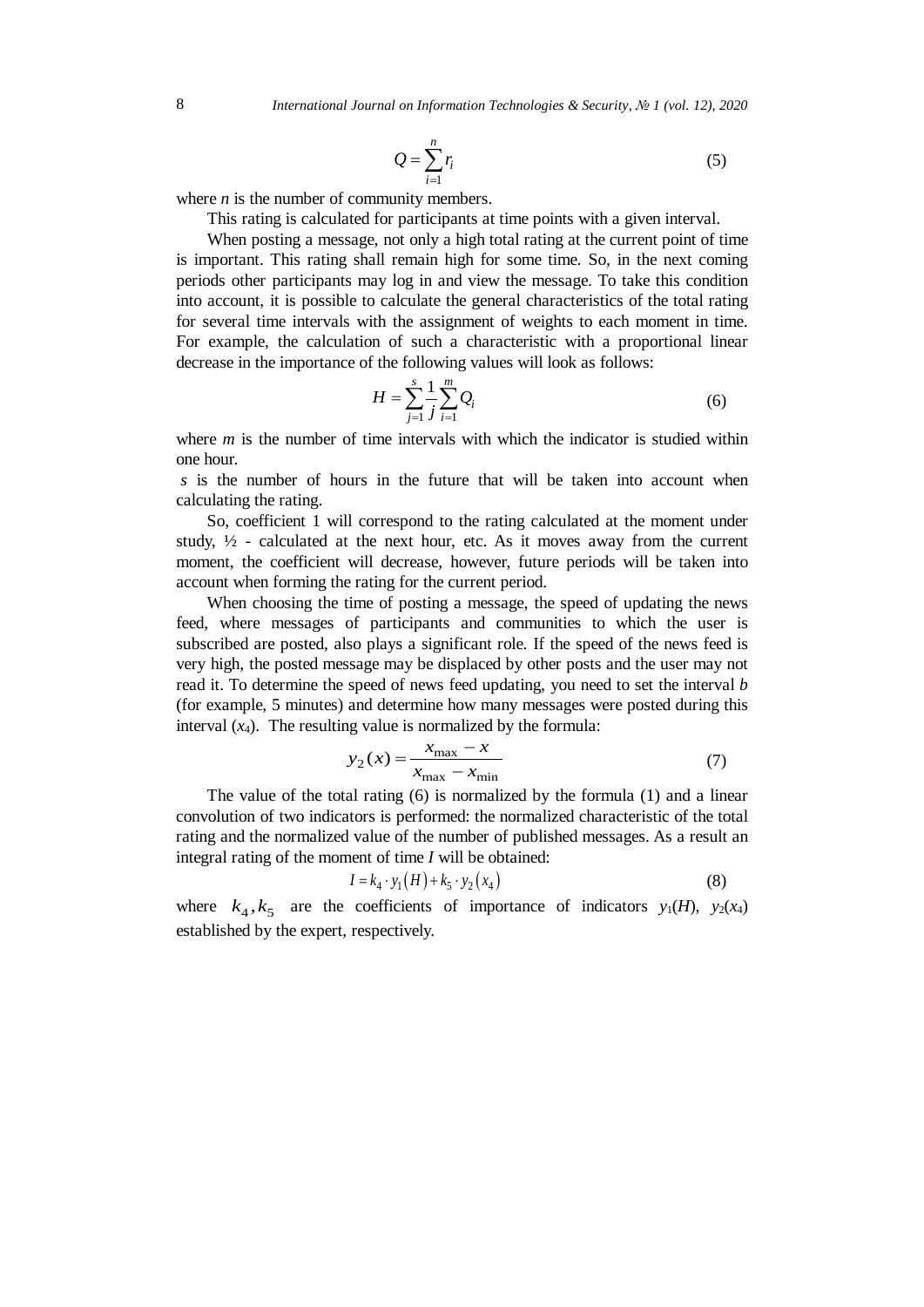So, the algorithm for estimating the time of posting messages will include the following steps:

Step 1. Collection of data on the number of messages posted in the news feed.

Step 2. Collection of id and status of community members.

Step 3. Collection of id, the number of friends, the number of communities, the number of likes, reposts and comments for the last month on the user's wall.

Step 4. Calculation of shares of individual periods of user activity (based on the data obtained at step 2)

Step 5. Calculation of the total rating of community members (based on the data obtained at steps 3 and 4).

Step 6. Processing the results and obtaining the integral indicator *I* of the time the message was posted using linear convolution (based on the data obtained at steps 1 and 5).

Step 7. Determination of the moment for which the value of indicator *I* is maximum.

The first three steps are aimed at collecting the data necessary for the following steps and may be performed in any order. Steps 4, 5, 6, 7 should be performed sequentially.

To implement the algorithm, a program was developed using C# language. It uses VKontakte API methods, such as communities. getMembers, users.get, wall.get, newsfeed.get, and execute. The data obtained at the steps are recorded, stored and processed in an Excel document.

When developing systems that interact with social media, developers face a problem of data transfer security. For example, hackers may steal sensitive information (messages, passwords) through hidden data collection [4]. This paper considers the collection of open source data which are available for viewing by social media members.

### **4. EXPERIMENTAL RESULTS AND DISCUSSION**

To conduct an analysis of the community, information about members of VKontakte social network community "Golden time Anime" was used. At the time of collecting user data, there were 8,135 members in the community. Data on subscribers were collected from October 11, 2019 to October 18, 2019. The program automatically collected data about community members every 5 minutes.

Figure 1 shows the average share of community members who are online. You can see that in the morning this share is minimum, and in the evening and at night it is maximum. The results of this study differ from similar indicators for other social media (Facebook, Twitter, etc.). According to studies by special agencies (e.g., Sprout Social), users of these social media are most active from 8 a.m. up to 4 p.m. According to Rusability agency, users of VK are most active between 5 p.m. and 6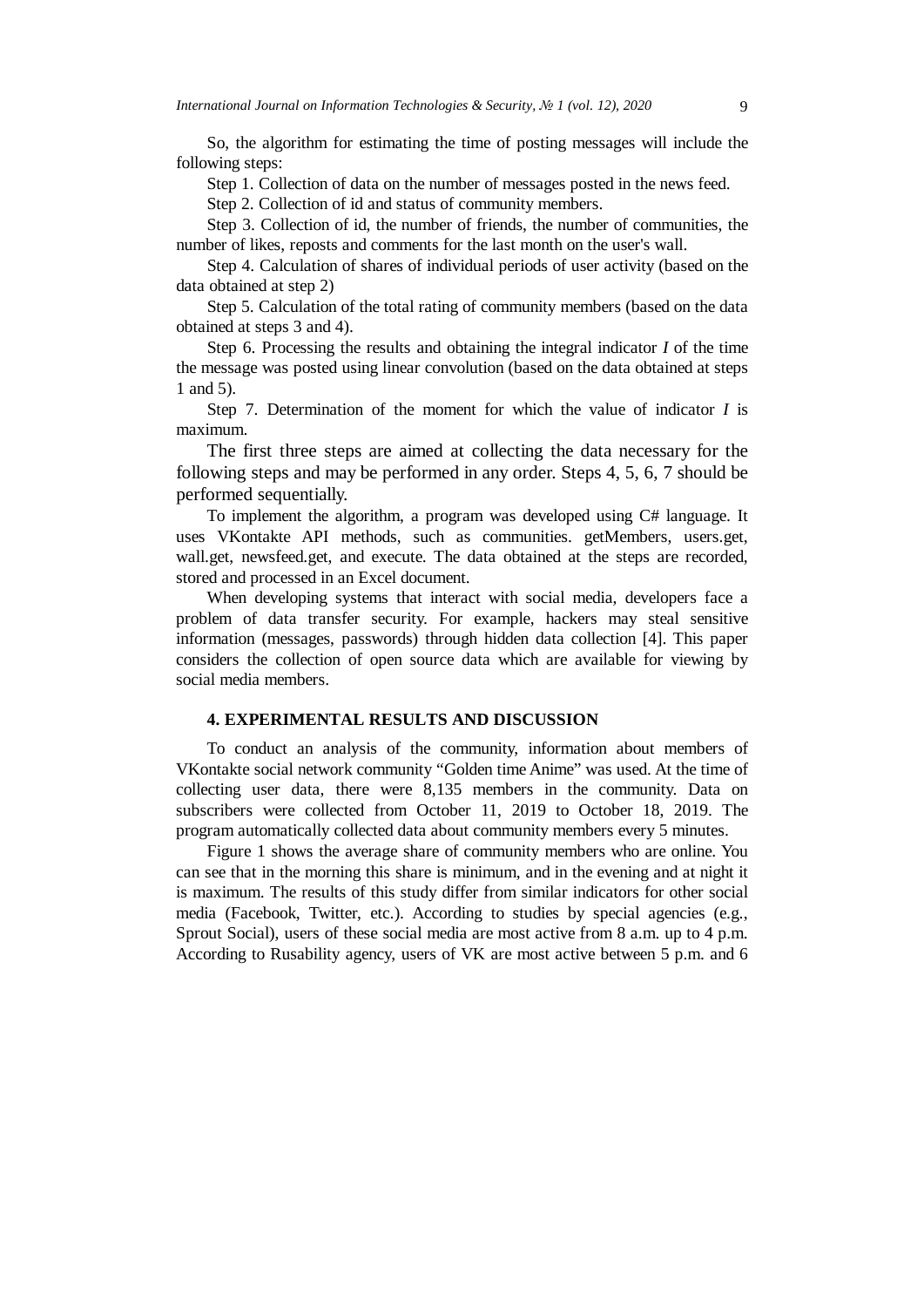p.m. These data also do not strongly correlate with the results for the group under study.

Figure 2 shows the average number of messages posted in the news feed (data collection interval is 5 minutes). It can be noted that in the first minutes of every hour there is a sharp increase in the number of messages posted in the news feed, which may be due to automatic posting of messages by communities at the beginning of each hour. Therefore, we can conclude that posting a message in the first minutes of each hour can lead to its displacement by other posts in the feed. These results are consistent with the recommendations from established analytical agencies (e.g., Popsters): they claim that bulk posting of ads takes place at the beginning of each hour. Therefore you should not publish your posts at that time. So, the task of determining the best time to post a message can include a restriction on the time left till the beginning of the next hour:

$$
I(t_i) \to \max
$$
  
(hour(t<sub>i</sub>) + 1) - t<sub>i</sub> \ge w. (9)

*ti* is the *i*-th moment of time,

*hour*( $t_i$ ) - the function that returns the hour corresponding to the time point  $t_i$ . *w* is the minimum value until the beginning of the next hour.



*Fig. 1. The average share of online community members* 

Moreover, it is seen from Figure 2 that the maximum number of messages is also posted in the evening and at night.

The number of posted messages for other values of the interval *b* (from 10 minutes to 55 minutes in increments of 5 minutes: 10, 15, 20, etc.) was also calculated.

Ten best values of the integral indicator and the corresponding time points for different values of the time interval *b* are presented in Table 3. In this case equal importance coefficients were used for linear convolution  $(k_1=k_2=k_3=0.33, k_4=k_5=0.5)$ , the number of periods taken into account in the future is 4 hours (*s*=4).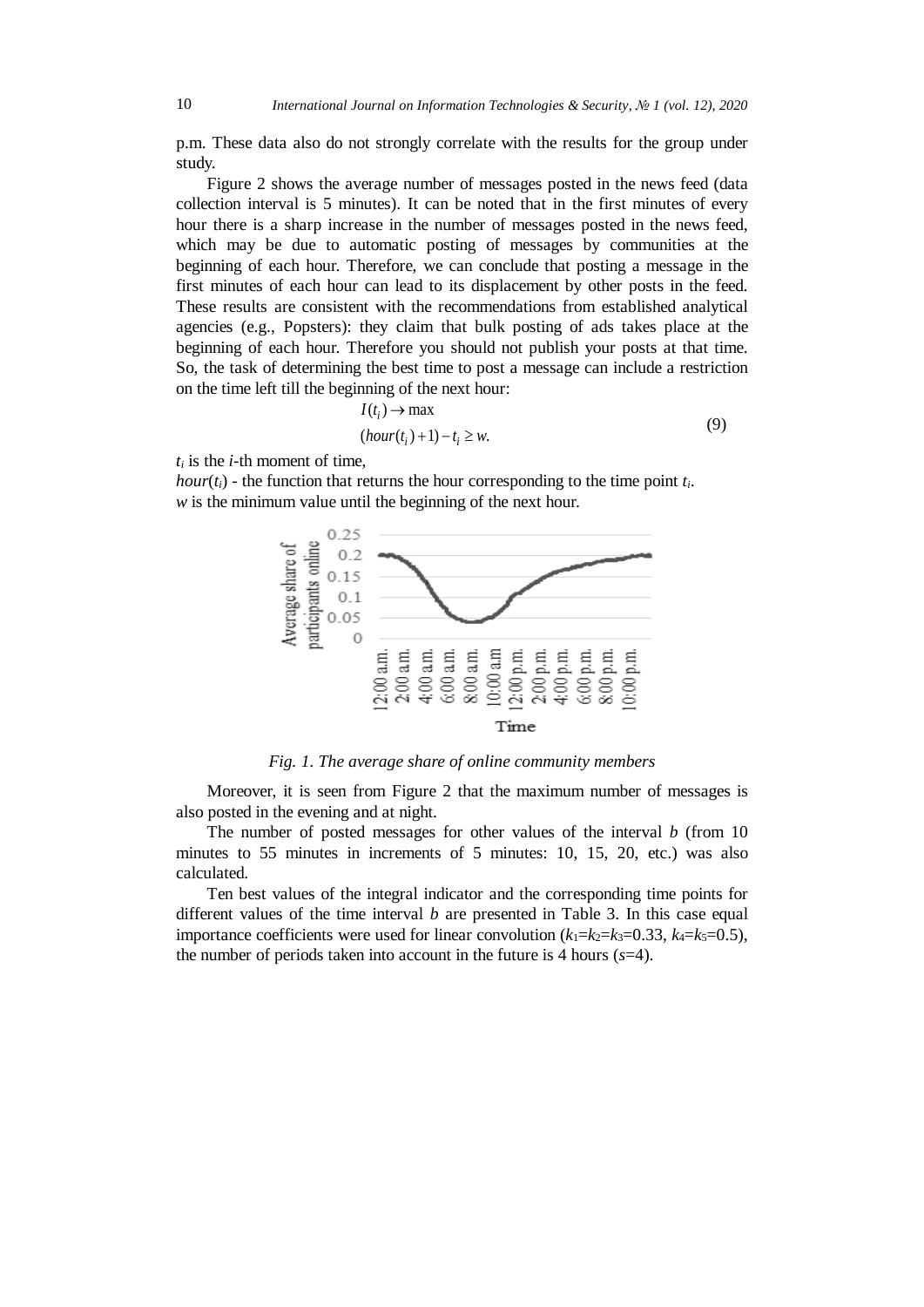

*Fig. 2. Average number of posted messages*

Figure 3 shows a graph of changes in the integral indicator at  $b=10$  min.

|            | Table 5. Values of the integral indicator |           |  |  |
|------------|-------------------------------------------|-----------|--|--|
| b, minutes |                                           | $t_i$     |  |  |
| 5          | 0.911                                     | 8:50 p.m. |  |  |
| 10         | 0.871                                     | 8:45 p.m. |  |  |
| 15         | 0.938                                     | 8:40 p.m. |  |  |
| 20         | 0.816                                     | 8:35 p.m. |  |  |
| 25         | 0.787                                     | 8:35 p.m. |  |  |
| 30         | 0.738                                     | 8:25 p.m. |  |  |

*Table 3. Values of the integral indicator*

If it is required to determine the point in time with another ratio of normalized values, you can change the values of importance coefficients. So, if the characteristic of the total average rating of participants is of higher priority than the average number of posted messages, then it is possible to set such values of the importance coefficients to make the condition satisfied  $k_4 > k_5$ .

Another method presupposes solving the inverse problem by indicating coefficients of relative priority for changing indicators [15]. Let's consider the use of this apparatus for discrete data. So, for *b*=10 min normalized values of characteristics of areas and the number of posted messages corresponding to the best value of the integral indicator are equal to  $h = y_1(H) = 0.992$ ,  $f = y_2(x_4) = 0.750$ , respectively (the corresponding time point is 8:45PM).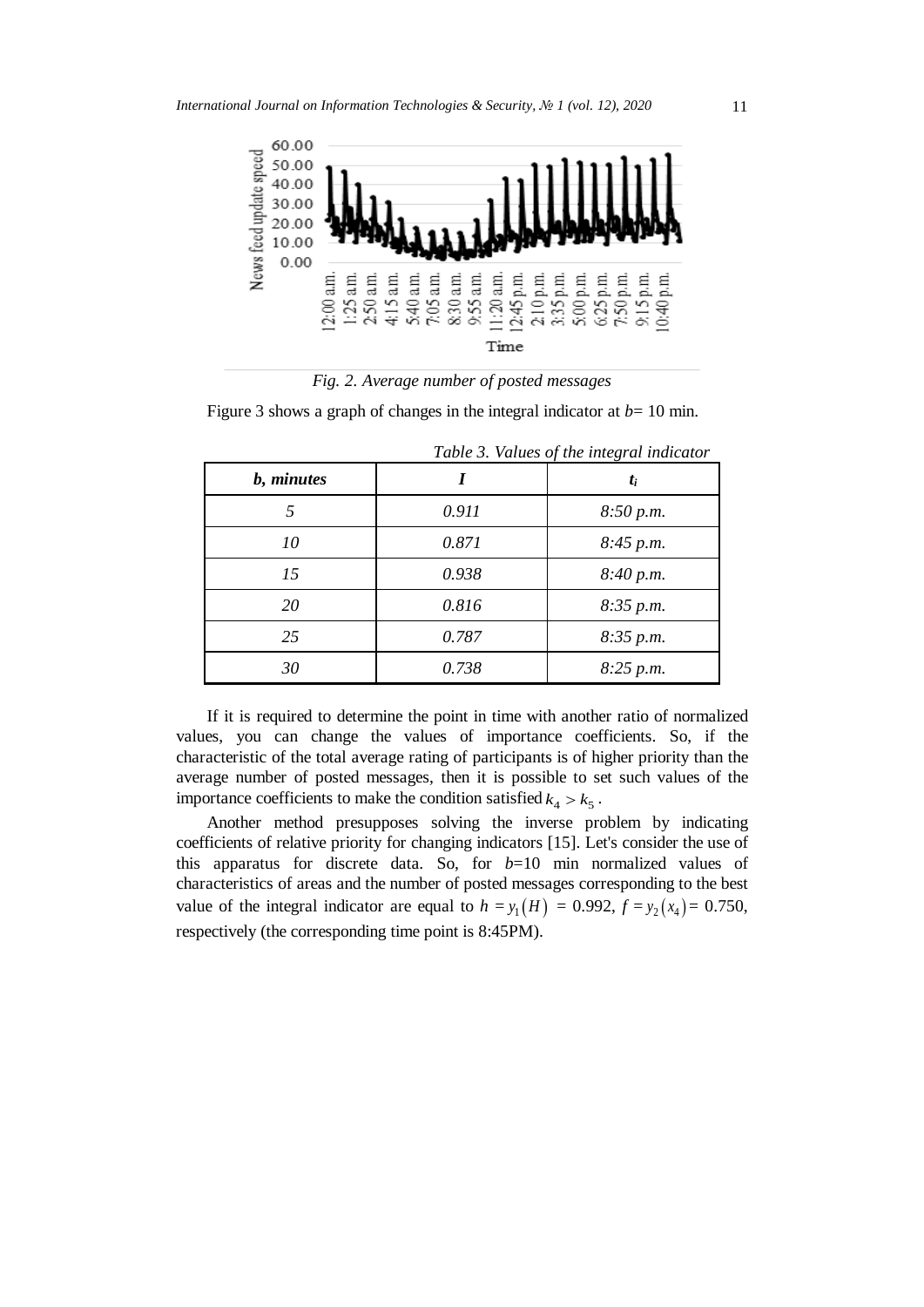

*Fig. 3. Graph of changes in the integral indicator (b=10 min.)*

Let it be necessary to change normalized values in such a way as to improve the rating of the news feed update speed due to rating decrease. The total change in normalized values should be  $-0.015$ , while the relative priority coefficients will be 0.7 and 0.3 (for the participants and the speed of news feed updating, respectively). Then the system will look as follows [15]:

$$
\begin{cases} \frac{\Delta h}{\Delta f} = -\frac{0.7}{0.3} \\ (h + \Delta h) + (f + \Delta f) = 1.742 - 0.015 \end{cases}
$$

The solution to the system will be  $\Delta h = -0.026$ ,  $\Delta f = 0.011$ . Then the new values of normalized values will be:

$$
h^* = h + \Delta h = 0.966,
$$
  

$$
f^* = f + \Delta f = 0.761.
$$

After that the time point  $t_i$  is determined for which the deviation of the obtained normalized values from the initial values is minimum:

$$
\sqrt{(h(t_i) - h^*)^2 + (f(t_i) - f^*)^2} \to \min
$$
 (10)

The minimum distance value equal to 0.026 corresponds to time point 7:45PM.

## **5. CONCLUSIONS**

The article proposes an algorithm for estimating the time of posting messages in communities of an online social network. In contrast to the existing works, the formation of a comprehensive rating is considered in this paper. It includes periods of individual activity of participants and their individual characteristics (number of friends, communities, posts on the wall, etc.), as well as the number of messages published by other participants on the social network. Estimation models based on the use of individual characteristics (for example, the number of users online) do not take into account all the factors that form the decision to post a message, however,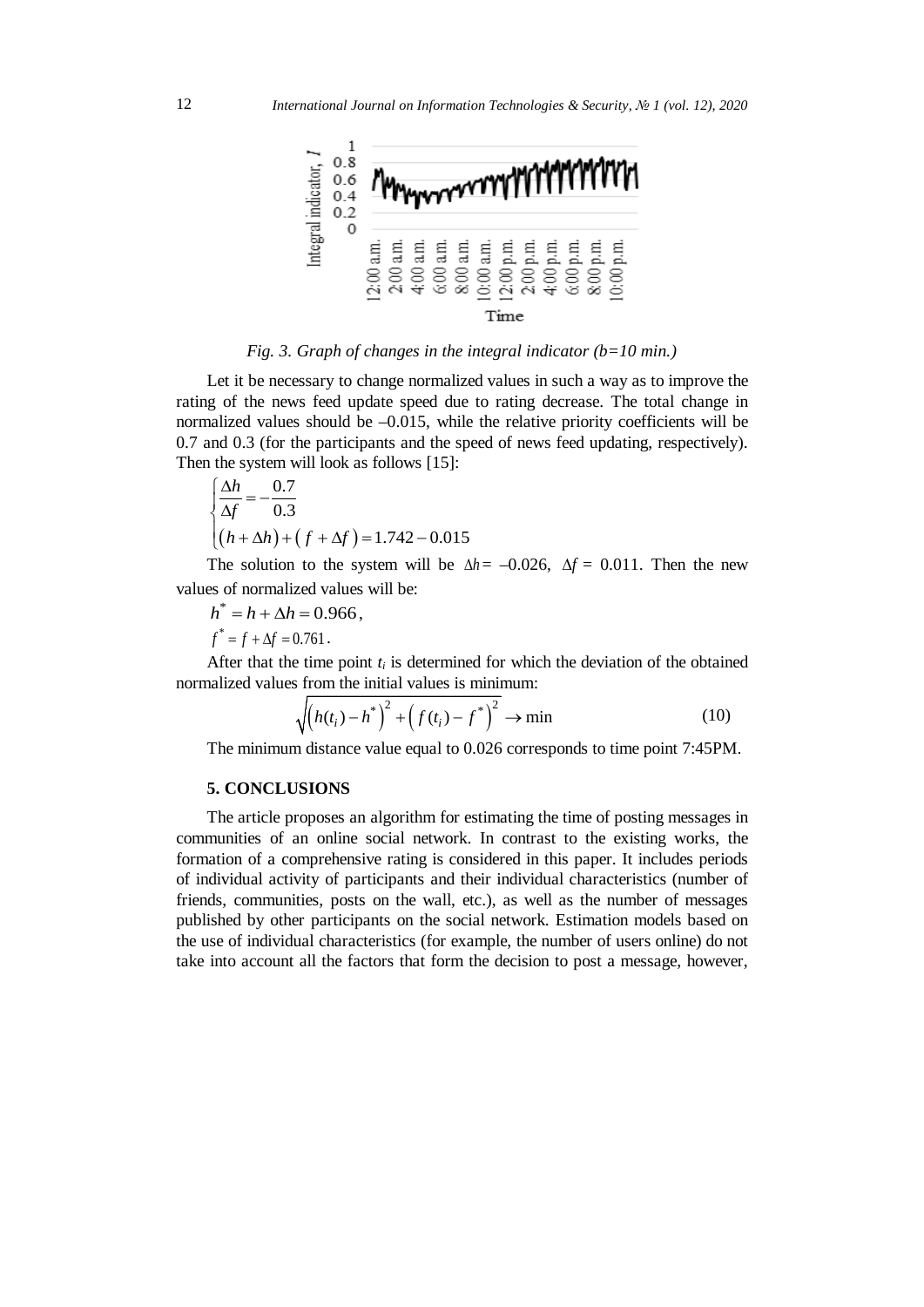determination of a comprehensive rating also has difficulties associated with the need to process a large amount of data and attract expert information (in this paper the information was determined based on the experience of community administration). A linear convolution was applied as one of the methods for solving the multicriteria optimization problem to get the integral characteristic.

The algorithm was implemented using C# language; Microsoft Excel spreadsheet processor was used to store data about subscribers and results. An example of estimating the time of posting messages in VKontakte social network community was considered, as well as the solution of the inverse problem using discrete data with the help of a modified inverse calculation method.

The administrator of the online social media community used the developed algorithm to estimate the real time for posting in the group and choose the best time for posting. The presented numerical results can also be useful in choosing the time of posting messages. So, according to the data received, a large number of messages are published at the beginning of each hour, so this posting time is not optimum. For the community under study high activity is observed from 9PM to 2AM. However, this indicator will differ for different communities, as the time of online activity of participants will depend on their location and lifestyle.

#### **REFERENCES**

[1] Goyal, S., J. Gagnon. Social networks and the firm. *Revista de Administracao*, **51**, 2016, pp.240–243.

[2] Gribanova, E.B., I. Shirenkov, A. Katasonova. Econometric models for evaluation of marketing activities` indicators of social network. *Proceedings of the conference «Trends of Technologies and Innovations in Economic and Social Studies»*, Tomsk, June 2017, pp.227–233.

[3] Booth, J.A., J. Howard, A. Rankin. System and Methods for Generating Optimal Post Times for Social Networking Sites. *United States Patent*, US 0275348 A1, 2013, pp.1–8.

[4] Benevenuto, F., T. Rodrigues, M. Cha, V. Almeida. Characterizing User Behavior in Online Social Networks. *Proceedings of the 9th ACM conference on Internet measurement*, Chicago, November 2009, pp.49–62.

[5] Chumak, А.А, S. Ukustov, A. Kravets, J. Voronin. Social Networks Message Posting Support Module. *World Applied Sciences Journal*, **24**, 2013, pp.191–195.

[6] Houk, K.M., K. Thornhill. Using Facebook Page Insights Data to Determine Posting Best Practices in an Academic Health Sciences Library. *Journal of Web Librarianship*, **7:4**, 2013, pp.372–388.